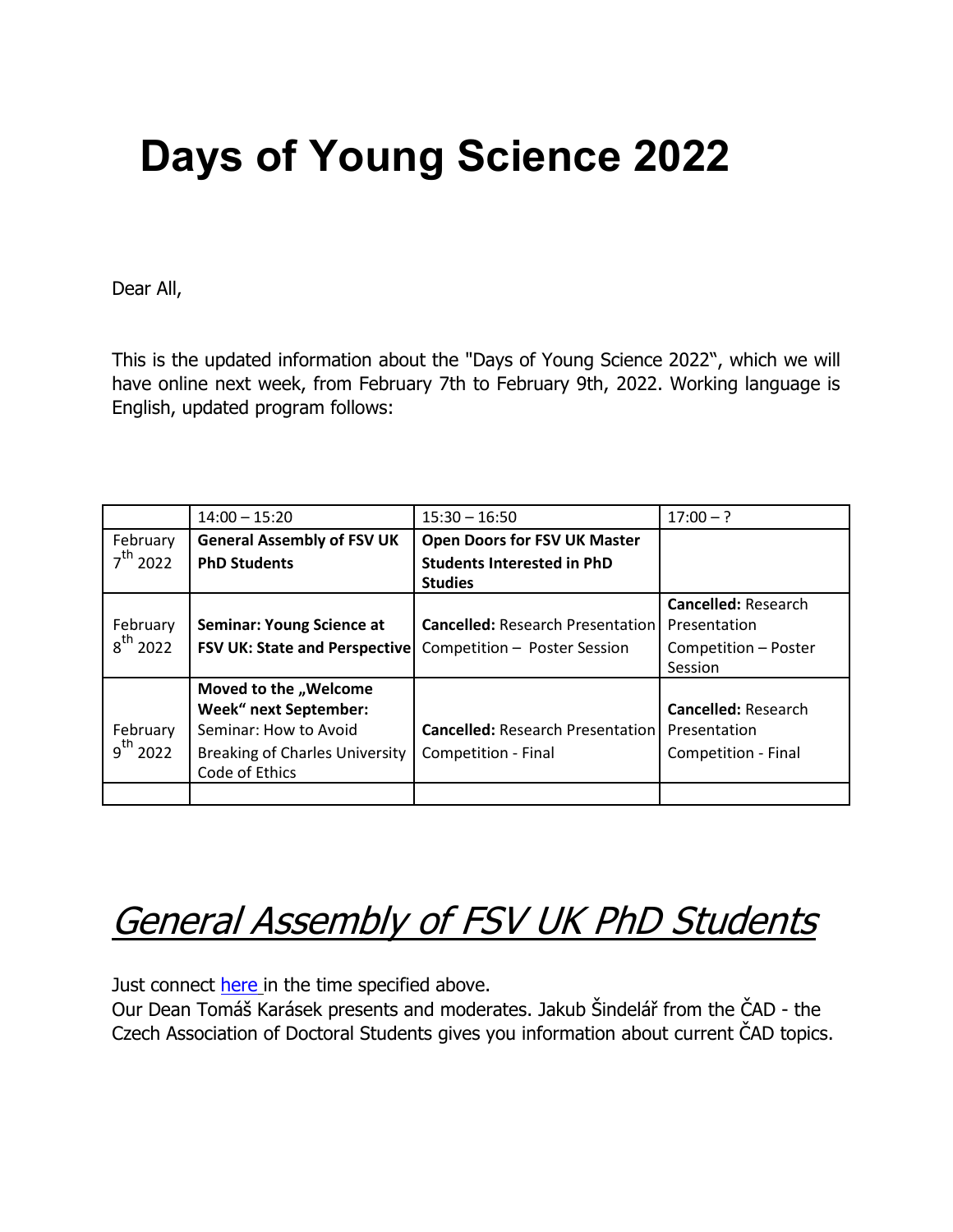### Open Doors for FSV UK Master Students Interested in PhD Studies

Are you a FSV UK Master Student considering continuation of your studies at our faculty on the PhD level? For detailed information about our PhD study programmes and admission procedure, just connect [here](https://cesnet.zoom.us/j/96041209726) in the time specified above.

### Seminar: Young Science at FSV: State and Perspective

Ms. Horníčková from the Research Office of our Faculty presents and moderates this seminar. Just connect [here](https://cesnet.zoom.us/j/98105786742) in the time specified above.

Research Presentation Competition

#### **Cancelled -**

Condition for realization: "At least five applicants from at least 2 PhD study programmes" has not been met.